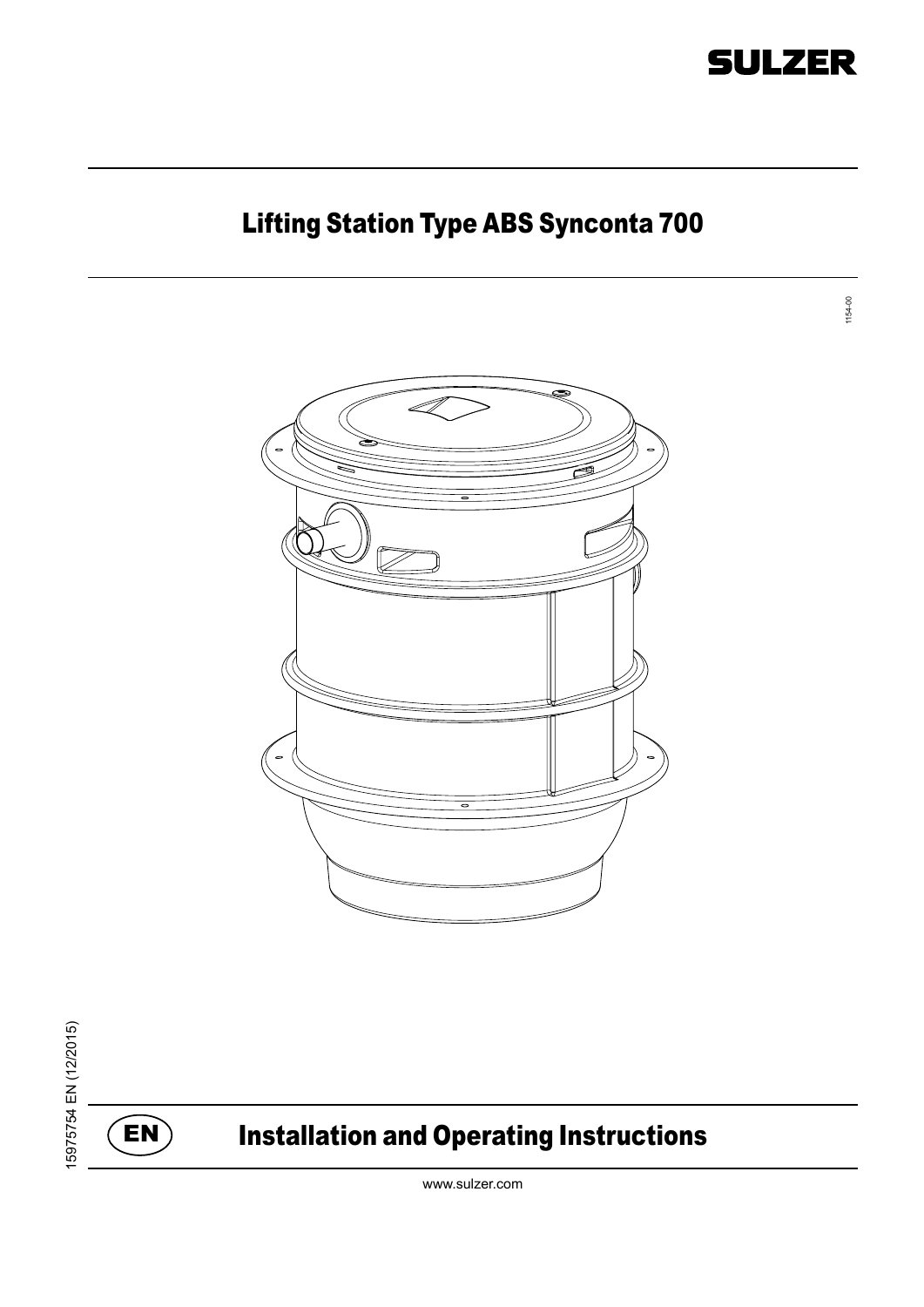## **Lifting Station Type ABS Synconta**

700

700L

## **Contents**

| 1            |                                                                                         |  |
|--------------|-----------------------------------------------------------------------------------------|--|
| 1.1          |                                                                                         |  |
| 1.2          | Layout of the Synconta tank and installation example as single pumping station in       |  |
| 1.3          | Commentary on the legal DIN EN regulations covering the use of lifting stations for the |  |
| 1.4          |                                                                                         |  |
| $\mathbf{2}$ |                                                                                         |  |
| 3            |                                                                                         |  |
| 4            |                                                                                         |  |
| 4.1          |                                                                                         |  |
| 4.2          |                                                                                         |  |
| 4.3          |                                                                                         |  |
| 4.4          |                                                                                         |  |
| 4.5          |                                                                                         |  |
| 4.6          |                                                                                         |  |
| 4.7          |                                                                                         |  |
| 5            |                                                                                         |  |
| 6            |                                                                                         |  |
| 6.1          |                                                                                         |  |
| 6.2          |                                                                                         |  |
|              |                                                                                         |  |

**SULZER**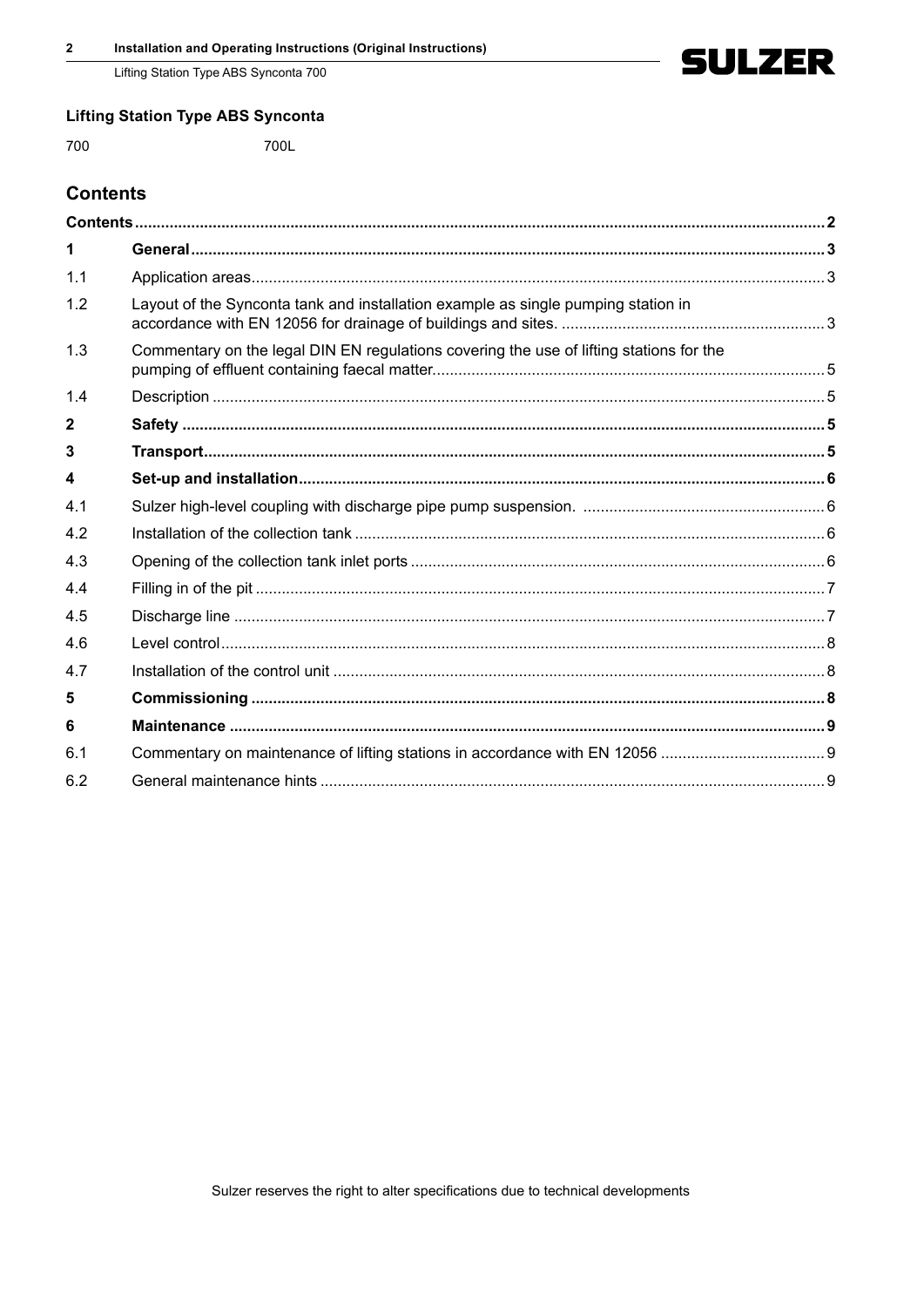

1162-01

## **1 General**

## **1.1 Application areas**

Synthetic, prefabricated, corrosion-resistant sump for Sulzer submersible pumps designed as single pumping station for automatic pumping of wastewater and sewage in accordance with DIN/EN 12056 from locations and areas below the backwash level.



These lifting stations may not be used for the collection or pumping of flammable or corrosive liquids.<br>Effluent containing grease, petrol, or oil should only be brought to the lifting station via a separation<br>device Effluent containing grease, petrol, or oil should only be brought to the lifting station via a separation device.

## **1.2 Layout of the Synconta tank and installation example as single pumping station in accordance with EN 12056 for drainage of buildings and sites.**



*Figure 1: Installation example*

## **Legend**

- 1 Sulzer submersible pump
- 2 Sulzer coupling above water level, self sealing
- 3 Ball check valve
- 4 Ball shut-off valve
- 5 Measuring device
- 6 Discharge line
- 7 Inlet pipe DN 100
- 8 Vent/cable pipe DN 70, lead to above roof level
- 9 Cable duct with seal
- 10 Sulzer control unit
- 11 Telescopic valve handle

*ATTENTION The regulations of DIN 1986/100 EN 12050 and 12056 should be observed!*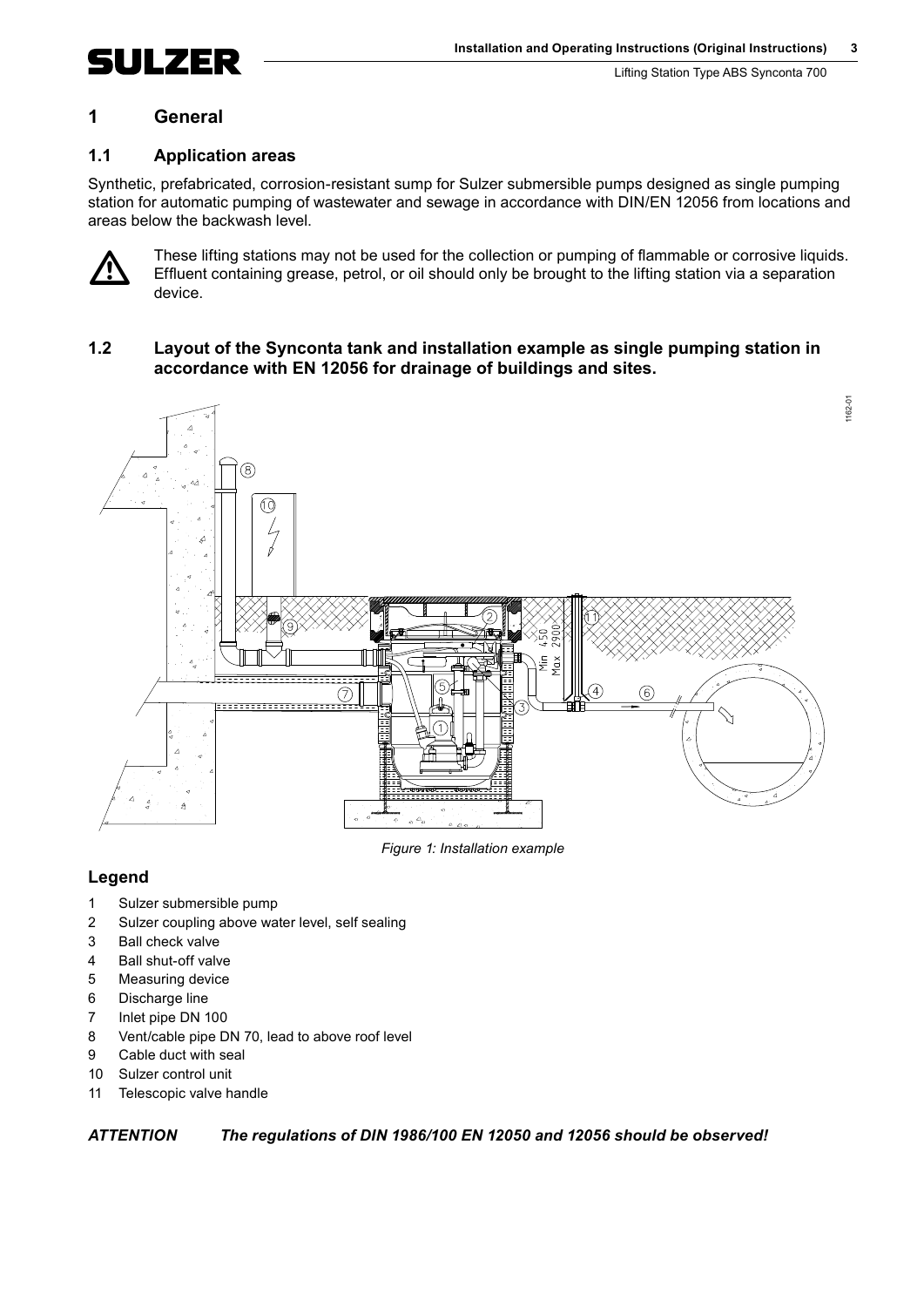**SULZER** 

1159-01



*Figure 2: Installation of heating cable Figure 3: Cutting of insulation*



*Figure 4: Fitting of insulation Figure 5: Fitting of straps*



*Figure 6: Fitting of cable seal*





## **Legend**

1163-00

1156-01

- 1 Heating cable (not supplied by Sulzer)
- 2 Insulation securing straps
- 3 Cable seal

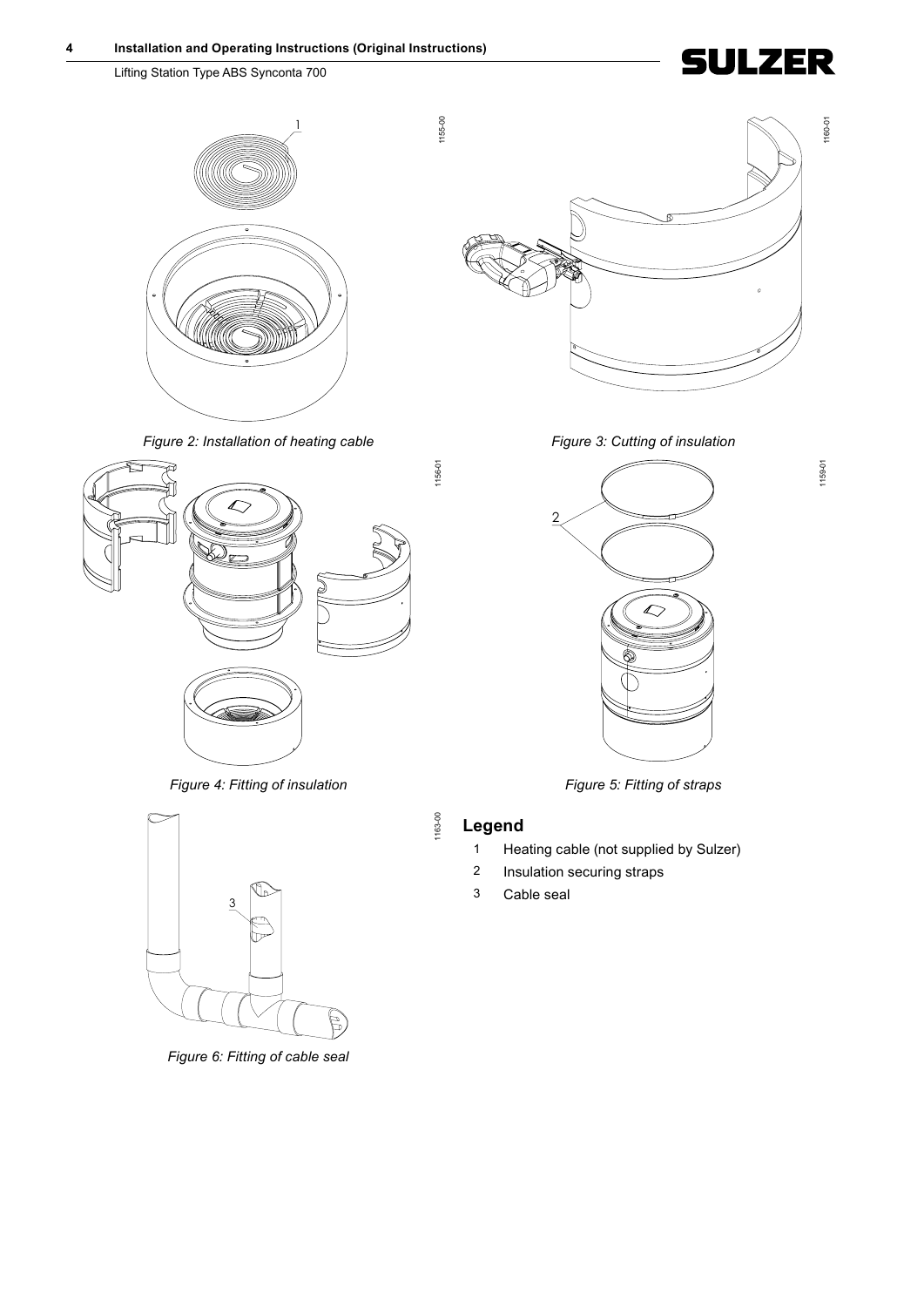

## **1.3 Commentary on the legal DIN EN regulations covering the use of lifting stations for the pumping of effluent containing faecal matter.**

Automatically operated lifting stations are prescribed if:

- the water level in the odour lock of the effluent source lies below the sewer backwash level.
- rainwater gullies are present where the upper edge of the inlet grid lies below the sewer backwash level.

The sewer backwash level is the maximum possible water level in the public sewer network. Information on this can be obtained from your local authority. If the backwash level has not been fixed by the local authority, then the surface level of the roadway at the connection point is taken to be the level.

The regulations also require that all wastewater which can cause offensive odours must be collected in closed, odour-tight, and free-standing collection tanks.

The collection tanks must be vented by vent pipes which are brought above roof level.

#### **1.4 Description**

The fully equipped prefabricated synthetic Synconta tank can be used where a medium amount or steady flow of wastewater is present.

The Synconta is intended for wastewater disposal in buildings, which are built below the back-flow and cannot depend on the natural gradient to allow the wastewater to flow directly into the sewage system.

The tank is an effective, quick and economical solution to the sewage problems of the contractor and architect. Suitable for vehicular traffic if used with appropriate lid.

The Synconta 700 is suitable for installations according to DIN EN 124 Group 1 permissible traffic tonnage 5 kN/m2. Maximum permissible outside pressure 0.4 bar.

#### *ATTENTION As with all electrical devices, this product may fail due to operating errors, absence of mains voltage, or even a technical defect. Such a failure may result in medium or water escaping. If damage may occur due to the specific usage, measures are required to avoid such damage arising. In this respect, taking account of the conditions in question, particularly use of an off-grid alarm system, use of an emergency generator, and provision of an additional and appropriately connected second unit are to be considered.*

## **2 Safety**

The general and specific health and safety hints are described in detail in the separate booklet "Safety Instructions for Sulzer Products Type ABS". If anything is not clear or you have any questions as to safety make certain to contact the manufacturer Sulzer.

#### **3 Transport**



During transport the unit should not be dropped or thrown.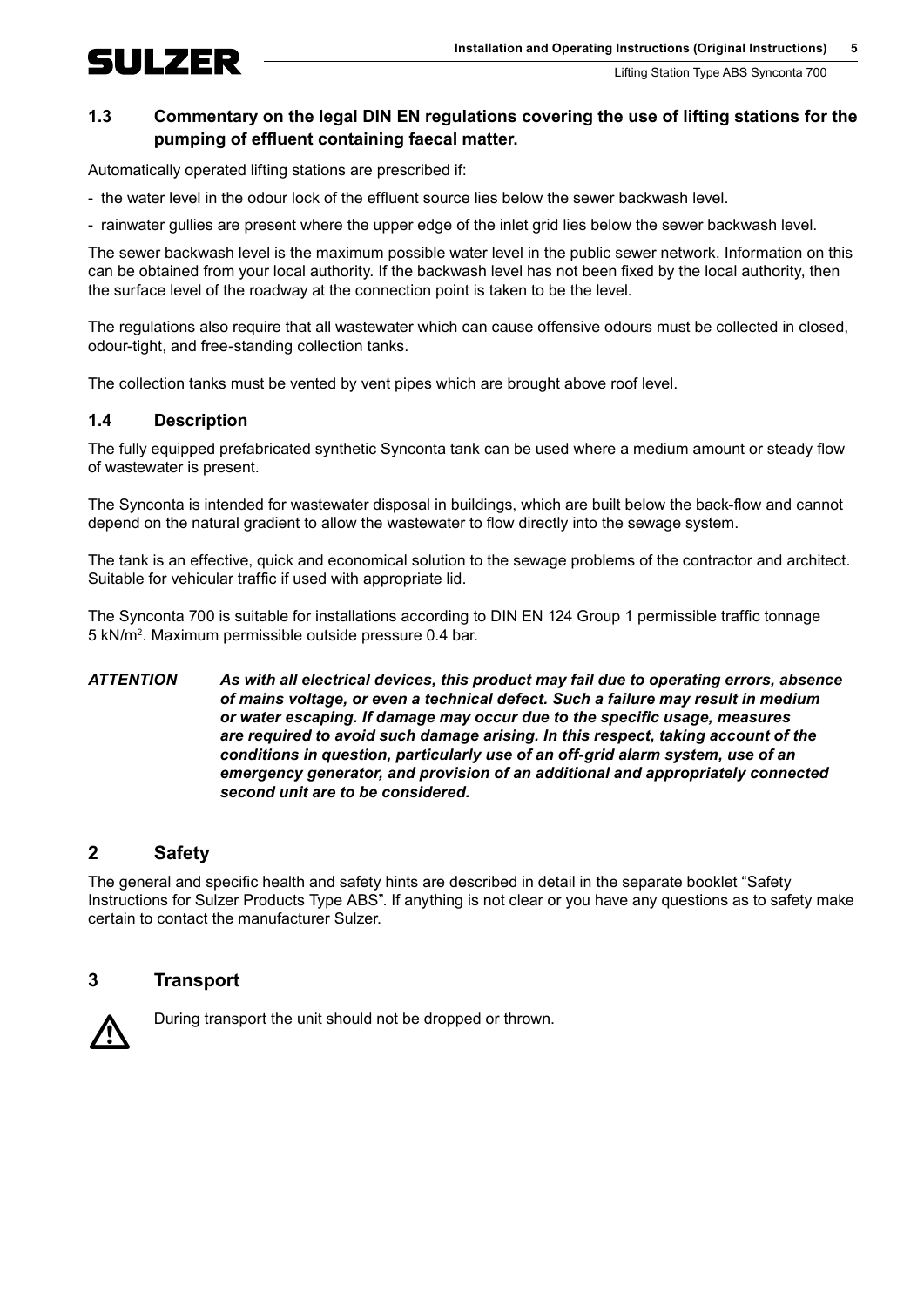## **4 Set-up and installation**

## **4.1 Sulzer high-level coupling with discharge pipe pump suspension.**



## **Legend**

1161-01 The Sulzer high-level coupling ensures a quick and easy installation. The special connection unit with coupling piece is installed and secured in the sump, together with the valves, before the sump itself is installed. The complete pump unit is lowered with a chain. The unit automatically aligns and locates itself in the correct position, effecting a seal on the Sulzer high-level discharge coupling, without the need to enter the sump. This automatic coupling process is especially useful where checking or inspection work is needed. The pump unit can be lifted out and lowered down even if the sump is flooded.

SULZER

- 1 Discharge line connection G 11/4"
- 2 Pedestal base
- 3 Pedestal bracket
- 4 Ball-type, non-return valve
- 5 Vacuum breaker (accessory)
- 6 Fixing piece

*Figure 7: Sulzer high-level coupling with discharge pipe pump suspension*

#### **4.2 Installation of the collection tank**

The inlet lines must be laid in such a manner that there is a continuous fall of the prescribed magnitude to the inlet ports of the collection tank.

#### *ATTENTION The regulations for underground engineering work should be observed.*

The pit must be approximately 30 cm deeper than the unit and care taken that no soil can slide back in.

The pit is to be filled with sand (grain size up to 2 mm) up to the point where the unit is installed.

#### *ATTENTION To secure the unit against floating up, the bottom area of the tank can be secured in concrete (see fig. 8).*

Lower the unit into the pit and align on the prepared foundation.

#### *NOTE The foundation must be free of stone or other large objects. Additional filling may be required.*

Fill the pit with sand to the upper edge of the tank bottom. Put on tank cover, connect inlet ports and discharge lines.

## **4.3 Opening of the collection tank inlet ports**

Only open inlet ports that are to be used. Only saw off as little as possible so that as much neck as possible is left for the plug connection (note the notch on the port neck). File down sharp edge inside and outside.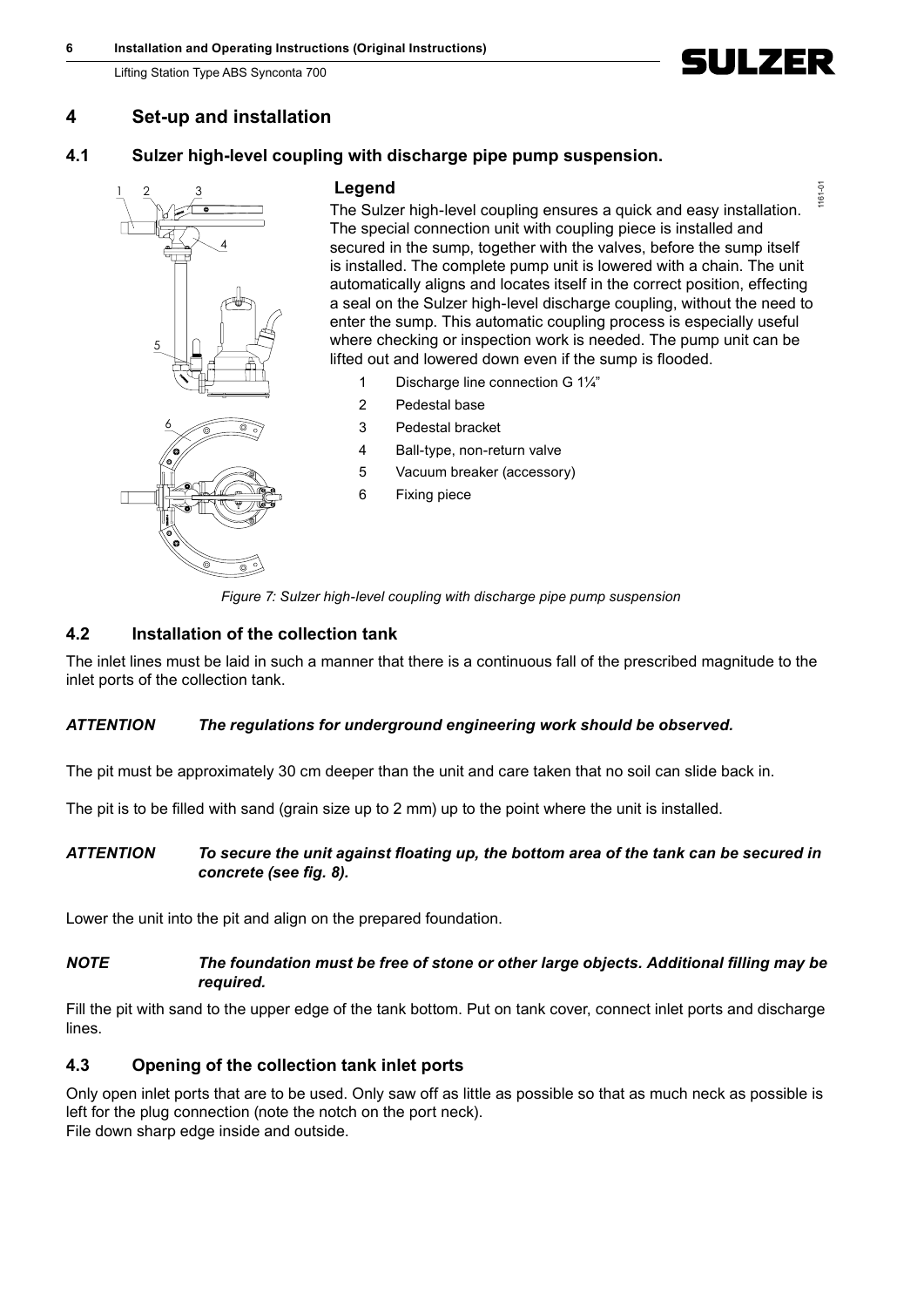1158-01

## **4.4 Filling in of the pit**

#### *ATTENTION The filling material should be filling sand or sand from a gravel pit with maximum particle size of 32 mm. Marly soil, rubble, stones or sharp particles should not be used. Care should be taken that the pit is filled in evenly from all sides in order to avoid pushing in the side of the tank.*

The material should be filled in layers of maximum 30 cm. The individual layers should be evenly compacted using a hand rammer. Do not use a mechanical compactor. If the surrounding area is a marl soil, or the water table is high, the unit should be secured in position with sand or concrete in order to stop it from floating up. The concrete should only be used for securing the base section of the tank. Any device for lowering the water table should only be switched off after the pit has been filled and compacted.

## *ATTENTION The maximum allowable depth is 1500 mm to the tank bottom. Do not compress the filling sand with a vibrator plate.*



#### **Legend**

- 1 Tank cover with support ring
- 2 Tank
- 3 Pit
- 4 Discharge line
- 5 Filling sand
- 6 Floatation protection
- 7 Anchor bolts
- 8 Inflow line

*Figure 8: Synconta tank installation*

## **4.5 Discharge line**

The discharge line must be installed in compliance with the relevant regulations. DIN 1986/100 and EN 12056 applies in particular to the following:

- The discharge line should be fitted with a backwash loop (180° bend) located above the backwash level and should then flow by gravity into the collection line or sewer.
- The discharge line should not be connected to a down pipe.
- No other inflows or discharge lines should be connected to this discharge line.
- Where provided the discharge cap must be fitted between the coupling and the tank.

#### *ATTENTION The discharge line should be installed so that it is not affected by frost.*

The vent line is connected by means of a push-on sleeve to the vertical outlet at the top of the collection tank. It should be of constant cross-section (min. DN 70) and should have a continuous rise to above roof level.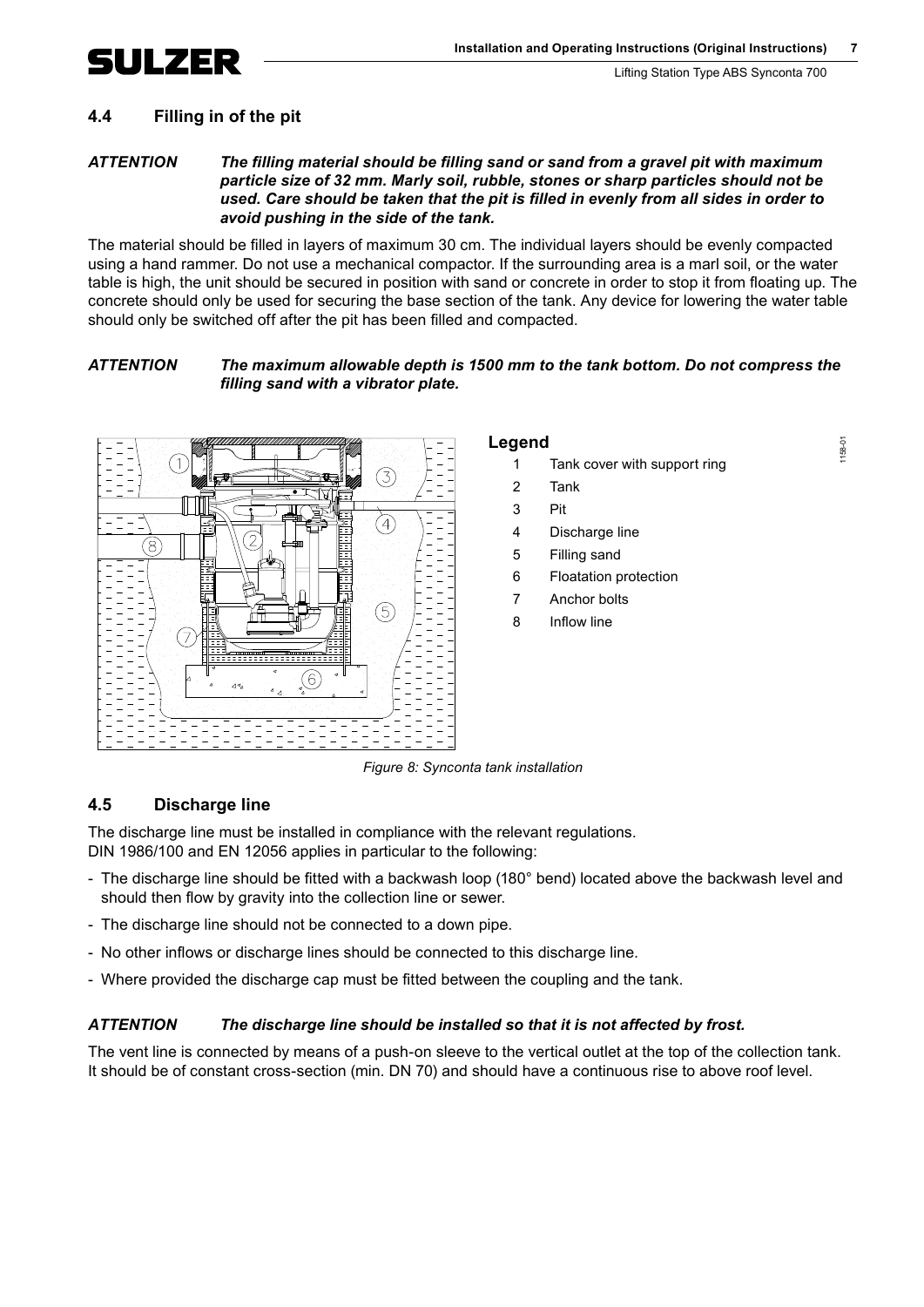#### **8 Installation and Operating Instructions (Original Instructions)**

Lifting Station Type ABS Synconta 700

#### **4.6 Level control**

The level control is a pressure sensor with a submerged sensor for measuring, and a control line (cable to control panel).

The measuring vessel is installed in the Synconta tank The required switching and control devices are mounted in the control unit.

SIII ZER

#### **4.7 Installation of the control unit**

#### *ATTENTION The control unit should be fitted above possible flood level in a well ventilated room and in an easily accessible position. Protection class of the control unit IP 54.*

The control unit should be secured at all fixing points. The fixing holes are accessible after unscrewing the lower housing cover.

*ATTENTION Do not drill through the housing of the control unit itself.*

*NOTE The mounting location of the control unit should be chosen in such a manner that the control line rises in a continuous manner to the control unit. The control line must not be kinked.*

*NOTE A number of different control box models exist. Please check the wiring diagram/ instruction manual in the control box.*

## **5 Commissioning**

The safety hints in the previous sections must be observed!

Before commissioning the unit should be checked and a functional test carried out. Particular attention should be paid to the following:

- Have the electrical connections been carried out in accordance with regulations?
- Have the thermal sensors been connected?
- Is the seal monitoring device (where fitted) correctly installed?
- Is the motor overload switch correctly set?
- Have the power and control circuit cables been correctly fitted?
- Was the sump cleaned out?
- Have the inflow and outflows of the pump station been cleaned and checked?
- Is the direction of rotation correct even if run via an emergency generator?
- Are the level controls functioning correctly?
- Are the required gates valves (where fitted) open?
- Do the non-return valves (where fitted) function easily?
- Have the hydraulics been vented in the case of dry installed pumps?

*ATTENTION Before commissioning, the collection tank should be cleaned of any large particles and filled with water. After commissioning, the lifting unit is normally operated with the selector switch in position "Auto".*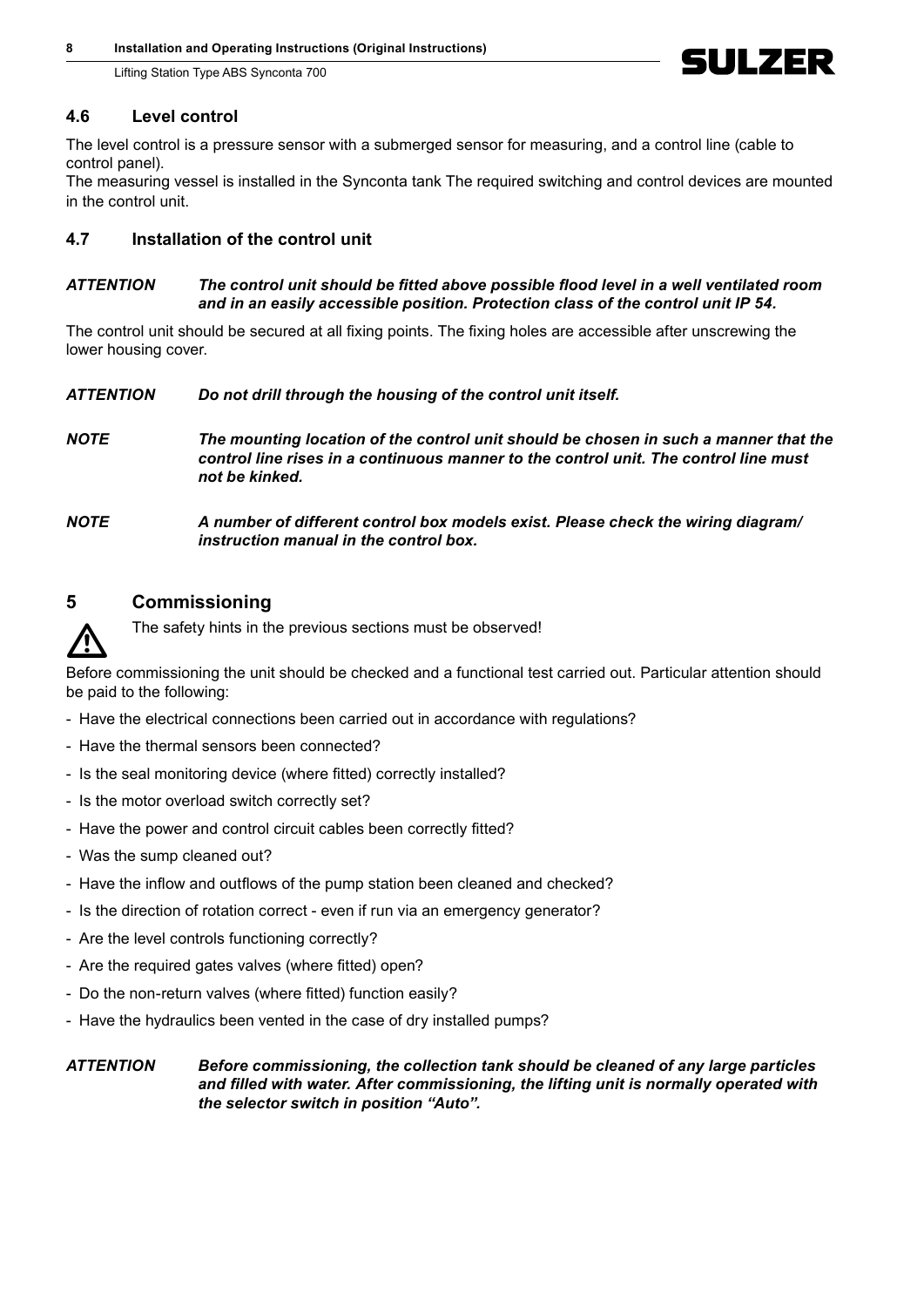

#### **6 Maintenance**



Before commencing any maintenance work the unit should be completely disconnected from the<br>mains by a qualified person and care should be taken that it cannot be inadvertently switched bad mains by a qualified person and care should be taken that it cannot be inadvertently switched back on.



When carrying out any repair or maintenance work, the safety regulations covering work in enclosed<br>areas of sewage installations as well as good general technical pratices should be followed. areas of sewage installations as well as good general technical pratices should be followed.

*NOTE The maintenance hints given here are not designed for "do-it-yourself" repairs as special technical knowledge is required.*

*NOTE A maintenance contract with our service department will guarantee you the best technical service under all circumstances.*

#### **6.1 Commentary on maintenance of lifting stations in accordance with EN 12056**

It is recommended that the lifting station be inspected monthly and its function checked.

In accordance with EN regulations, the lifting station should be maintained by a qualified person at the following intervals:

- in commercial premises every three months.
- in apartment blocks every six months.
- in a single family home once a year.

In addition we recommend that a maintenance contract be taken out with a qualified company.

#### **6.2 General maintenance hints**

Sulzer submersible pumps are reliable quality products each being subjected to careful final inspection. Lubricated-for-life ball bearings together with monitoring devices ensure optimum pump reliability provided that the pump has been connected and operated in accordance with the operating instructions.

Should, nevertheless, a malfunction occur, do not improvise but ask your Sulzer customer service department for assistance.

This applies particularly if the unit is continually switched off by the current overload in the control panel, by the thermal sensors of the thermo-control system or by the seal monitoring system (DI).

Regular inspection and care is recommended to ensure a long service life.

*NOTE The Sulzer service organisation would be pleased to advise you on any applications you may have and to assist you in solving your pumping problems.*

*NOTE The Sulzer warranty conditions are only valid provided that any repair work has been carried out in an Sulzer approved workshop and where original Sulzer spare parts have been used.*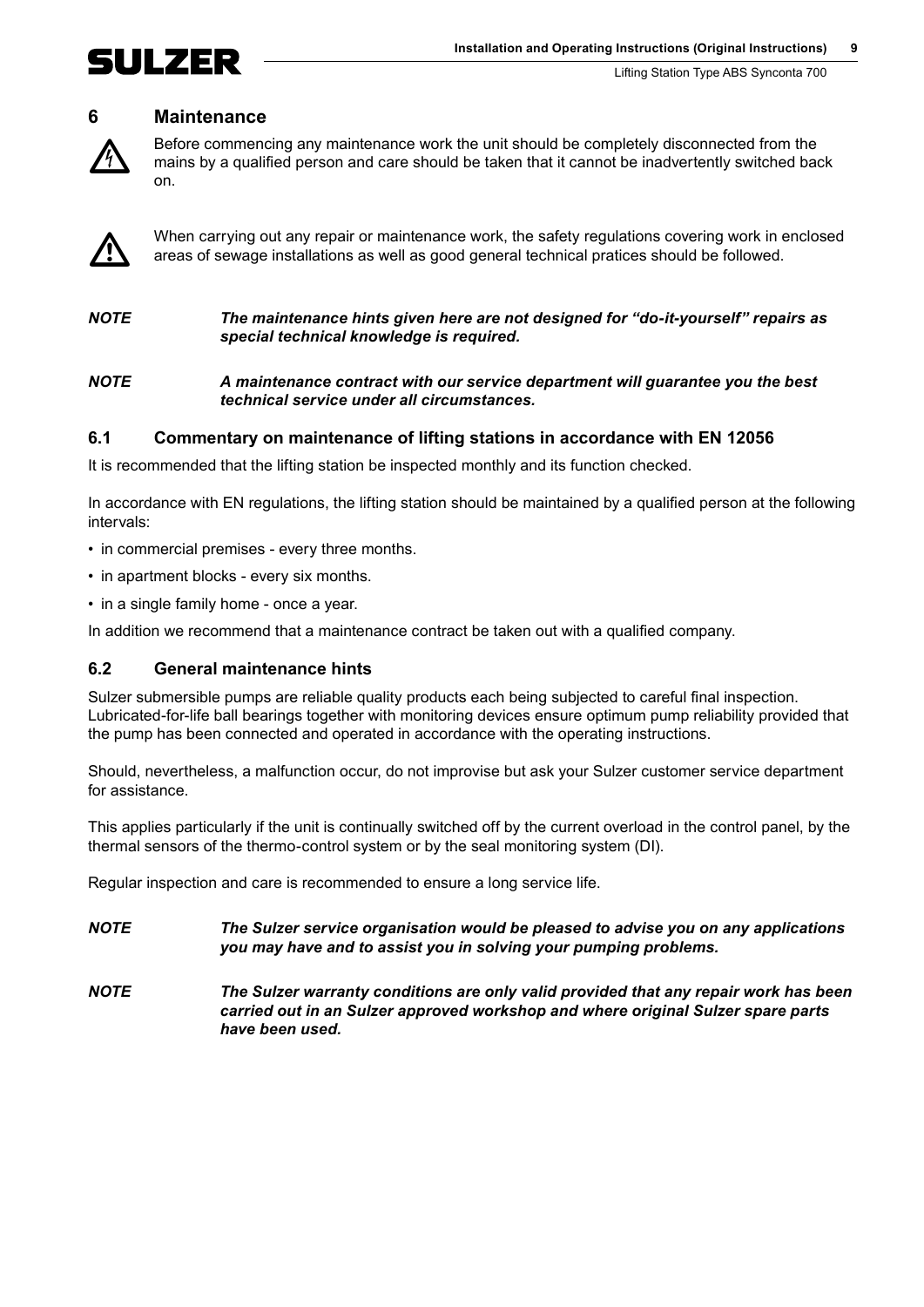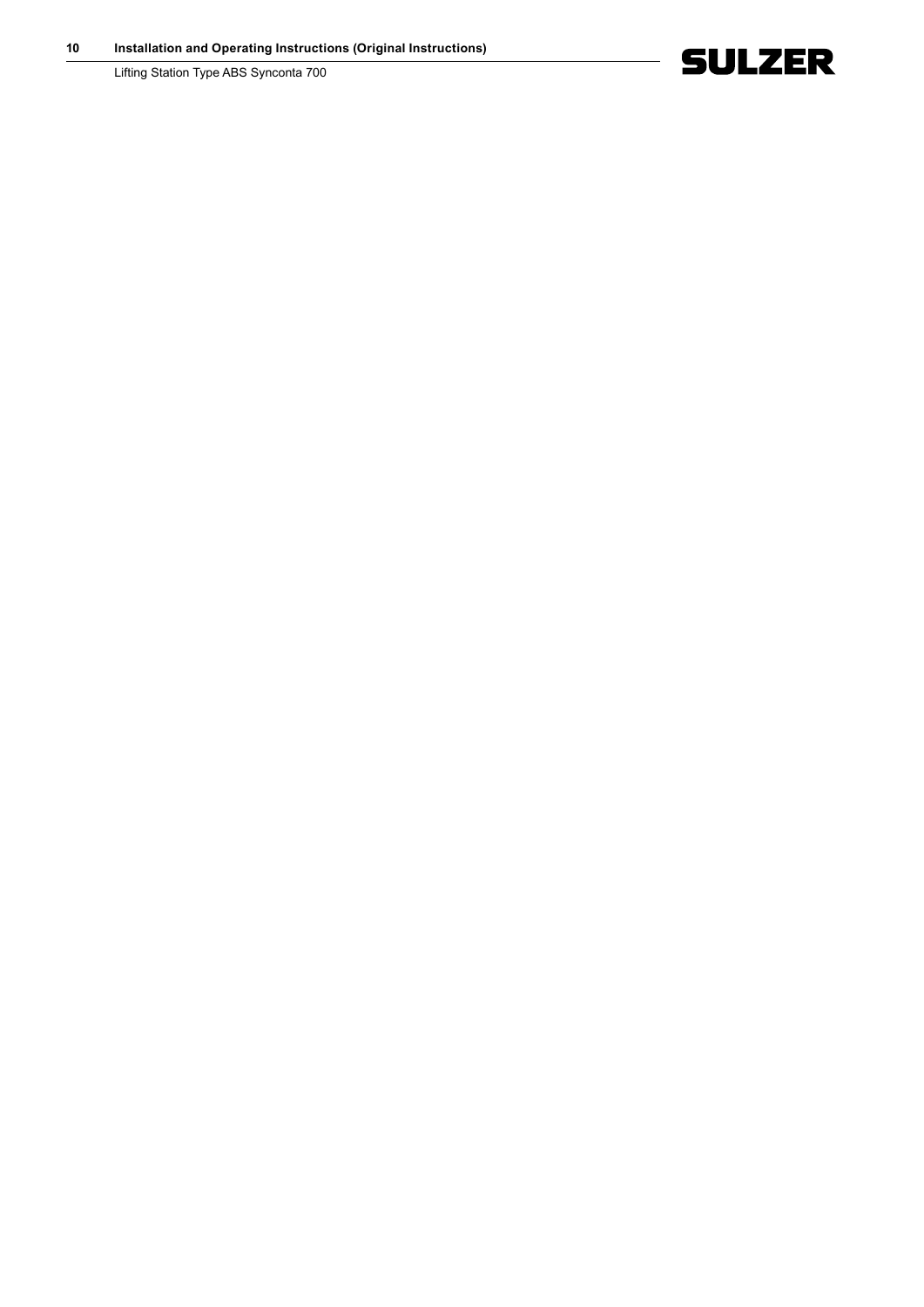**SULZER** 

Lifting Station Type ABS Synconta 700